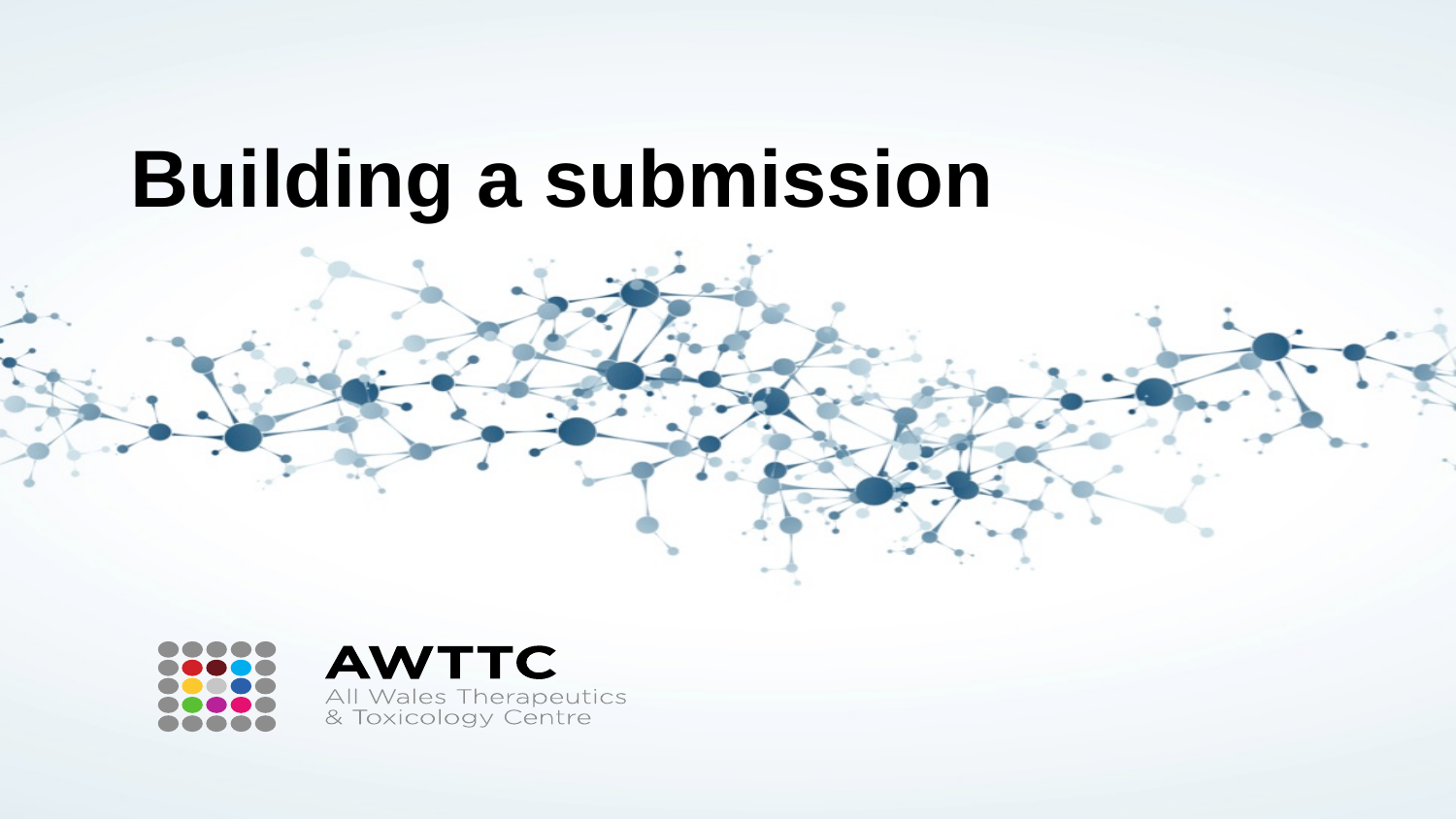

#### *Questions*

- 1. What studies could you include as relevant evidence in your submission to AWMSG? Are there any studies you would not include at all? If so, why not?
- 2. What treatments/comparators do you think are the most relevant to compare [treatment A] against? How would you compare the clinical effectiveness of [treatment A] to the comparators?
- 3. What clinical effectiveness evidence might be appropriate for the health economic model? Based on this, discuss what type of model (cost utility analysis or cost minimisation analysis) might be most appropriate.
- 4. Are there any factors that you might need to address in order to make your submission relevant to NHS Wales?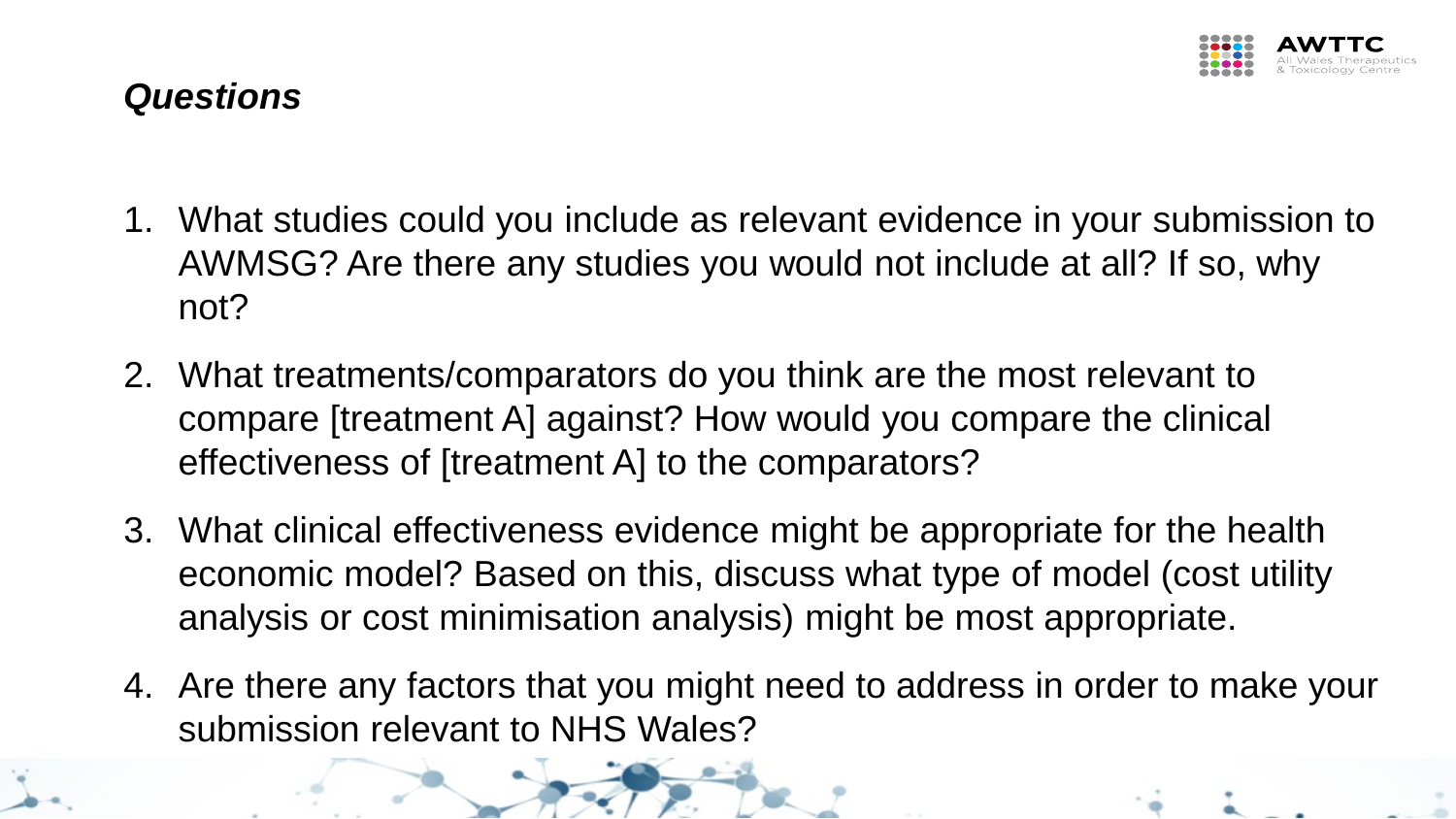

*What studies could you include as relevant evidence in your submission to AWMSG? Are there any studies you would not include at all? If so, why not?*

- The population used in the studies should reflect the scope/indication considered
- Treatment used should reflect licensed dose
- Focus on comparison of treatment of interest vs relevant comparators (provided this exists!)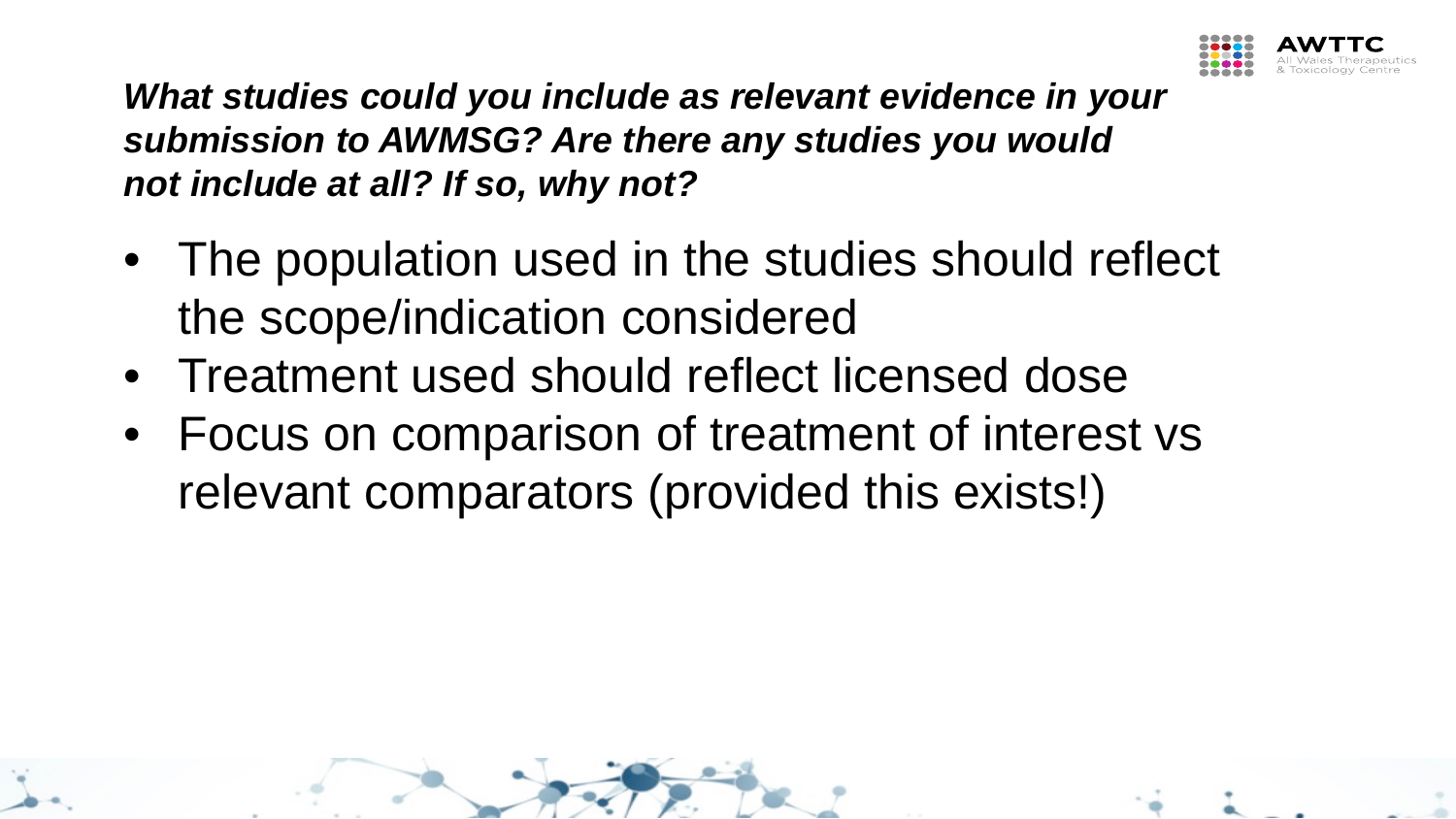

#### *What treatments/comparators do you think are the most relevant to compare osbournizab against?*

- Licensed comparators are generally preferred
- Unlicensed off-label comparators may be appropriate if there are no other licensed options, and/or there is evidence of off-label use
- In this example, licensed comparator as base case + scenario analysis vs off-label comparator would be consistent with this whilst fully exploring clinical/cost implications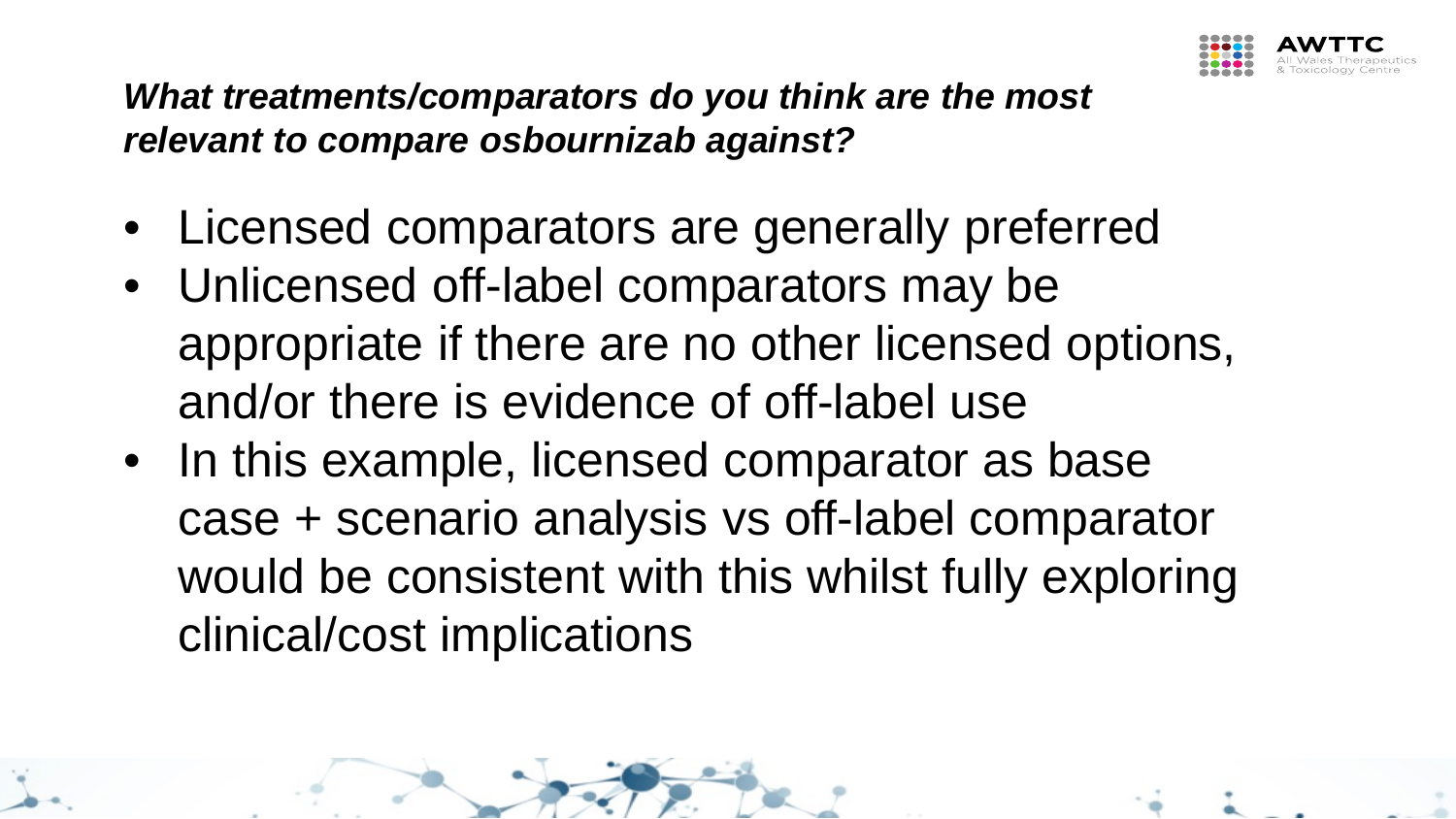

## *How would you compare the clinical effectiveness of osbournizab to the comparators?*

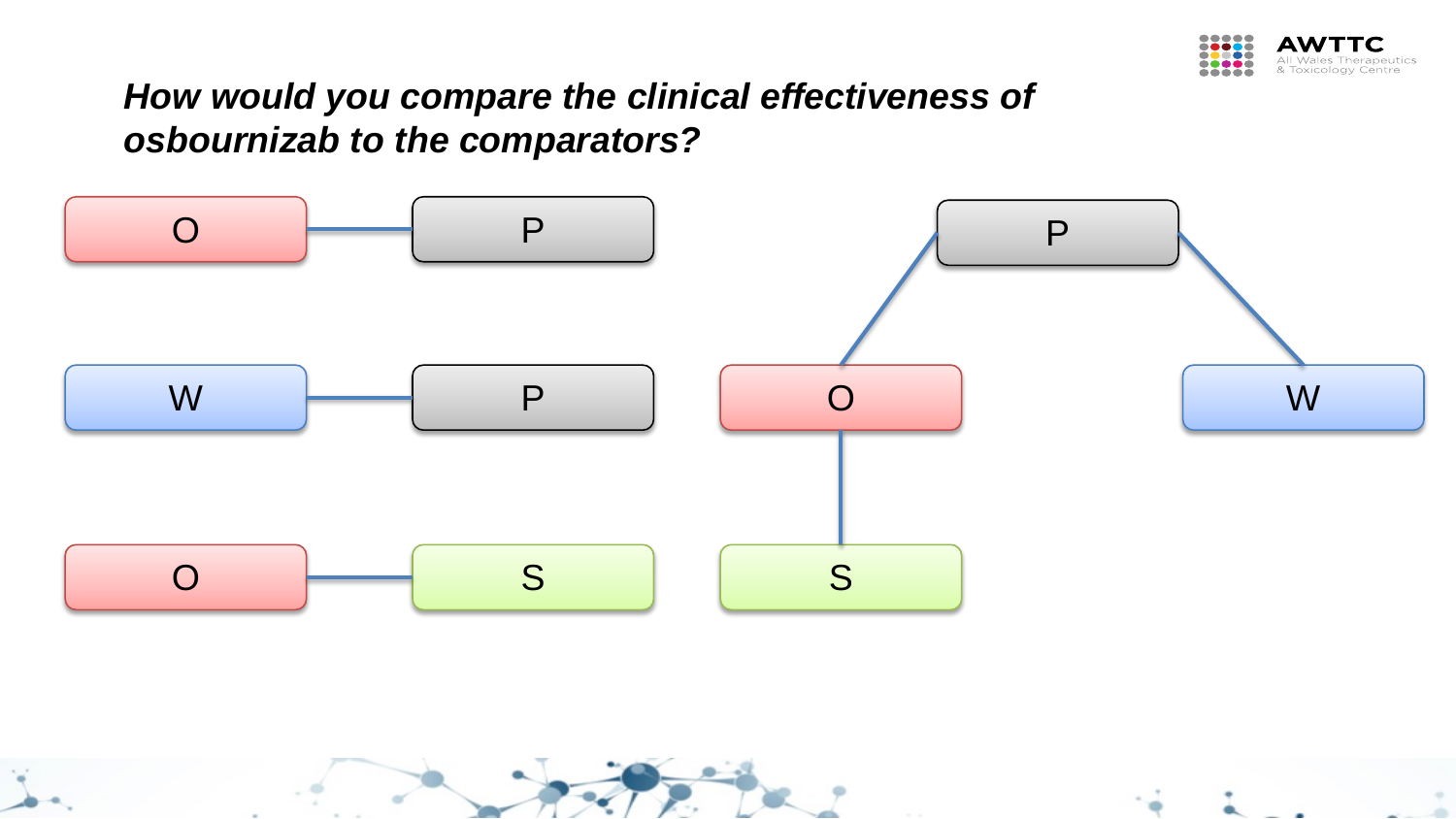

### *What type of model (cost utility analysis or cost minimisation analysis) might be most appropriate?*

- Cost utility analysis is always preferred
- CMA may be acceptable where there are no clinically meaningful differences between the medicine and its comparator(s).
- This should cover all dimensions of health, including impact on health outcomes, HRQoL, adverse events, patient preference and adherence.
- In this example: base case CUA, CMA vs off-label treatment as scenario analysis could be acceptable *if all measured outcomes were equivalent*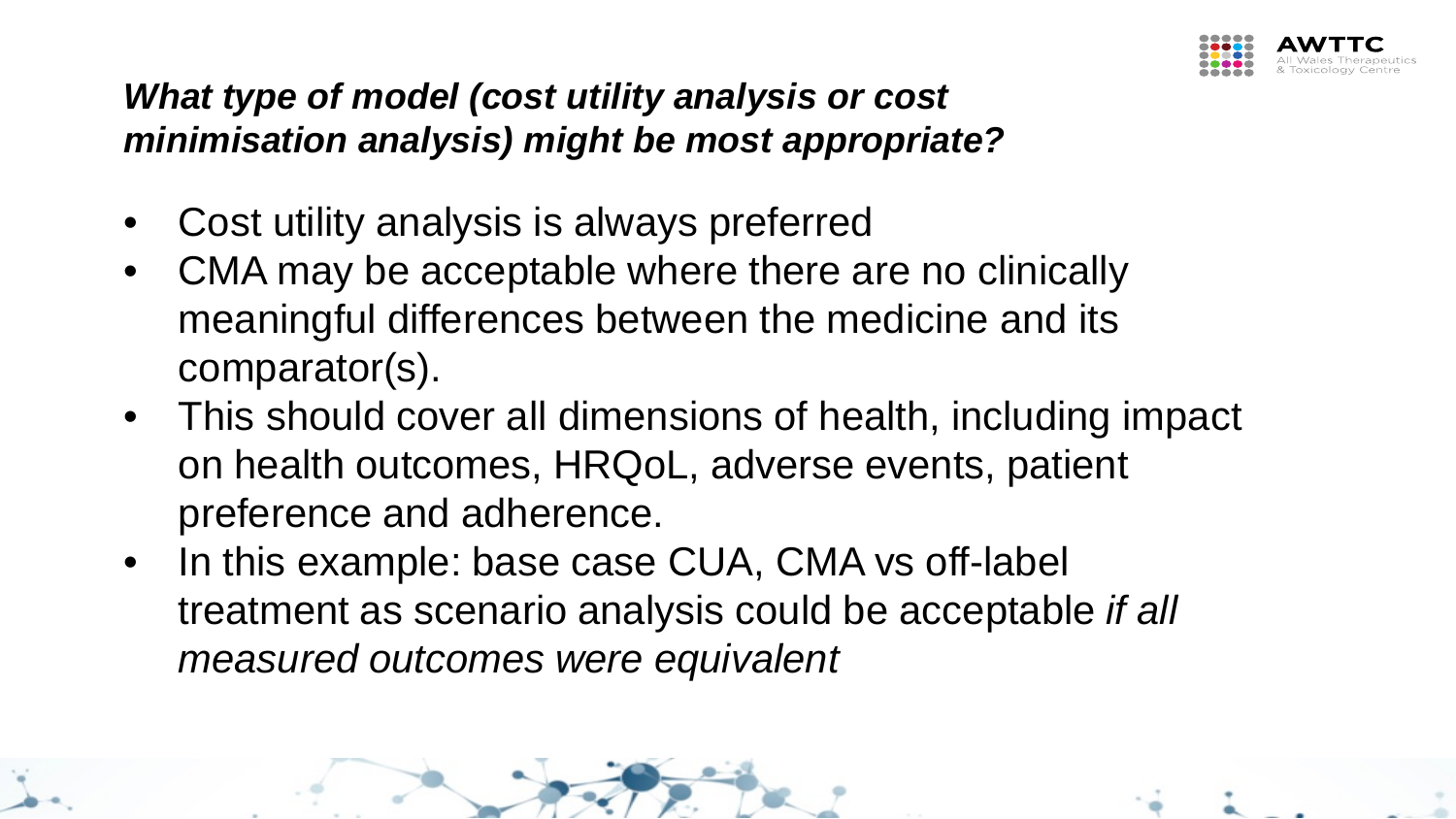

### *Factors that you might need to address in order to make your submission relevant to NHS Wales*

• Trials conducted in different countries (some in Wales): could differences in demographics, or differences in disease definition/prevalence/care pathway affect relevance to Wales...?

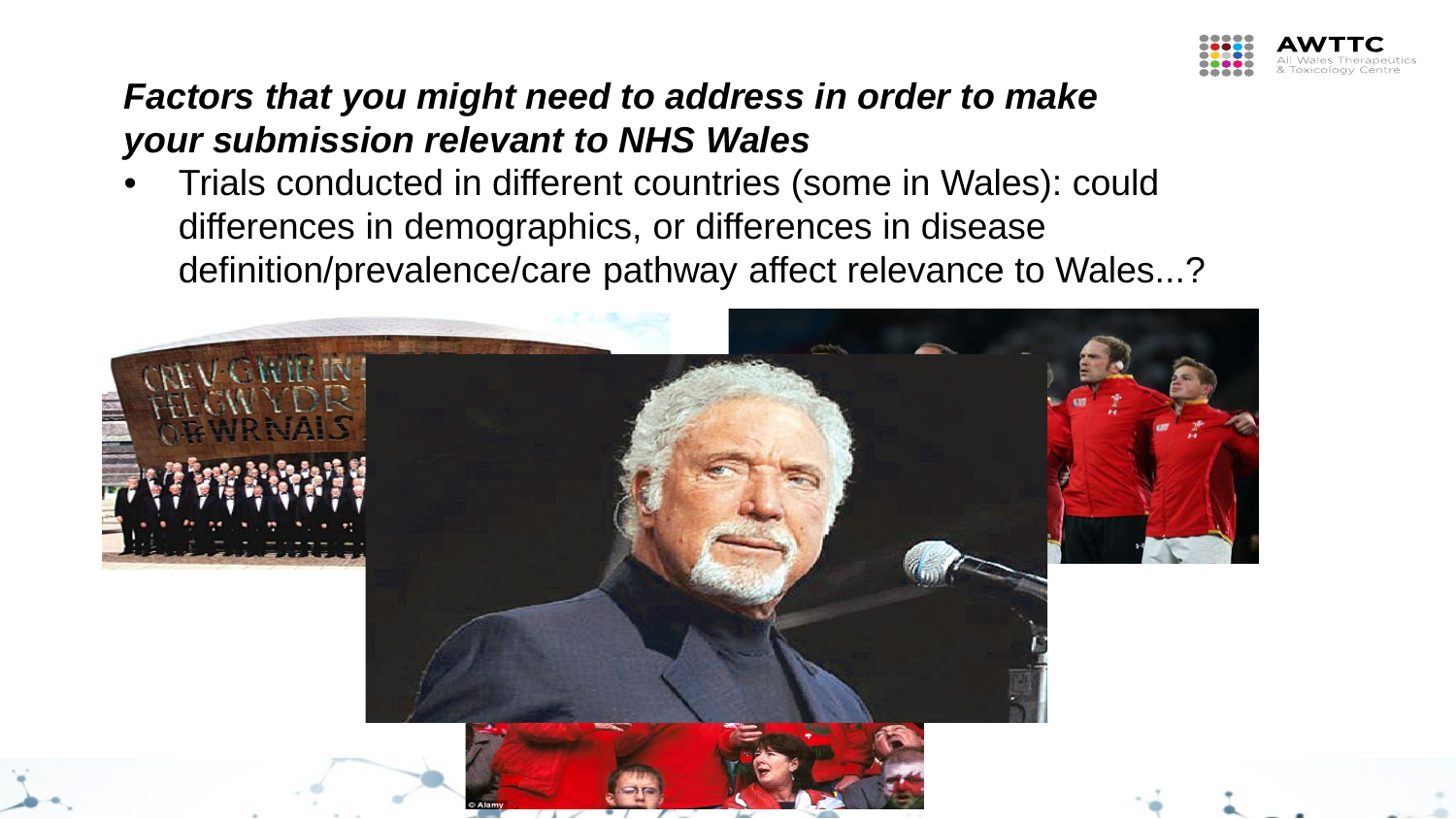

*Factors that you might need to address in order to make your submission relevant to NHS Wales*

- UK-wide information gathered on comparators could this differ specifically in NHS Wales?
- As part of appraisal, AWTTC consult Welsh clinical experts on current treatment options
- NMG/AWMSG use their own clinical judgement and the information provided by clinical experts to judge whether the comparators used in a submission are appropriate